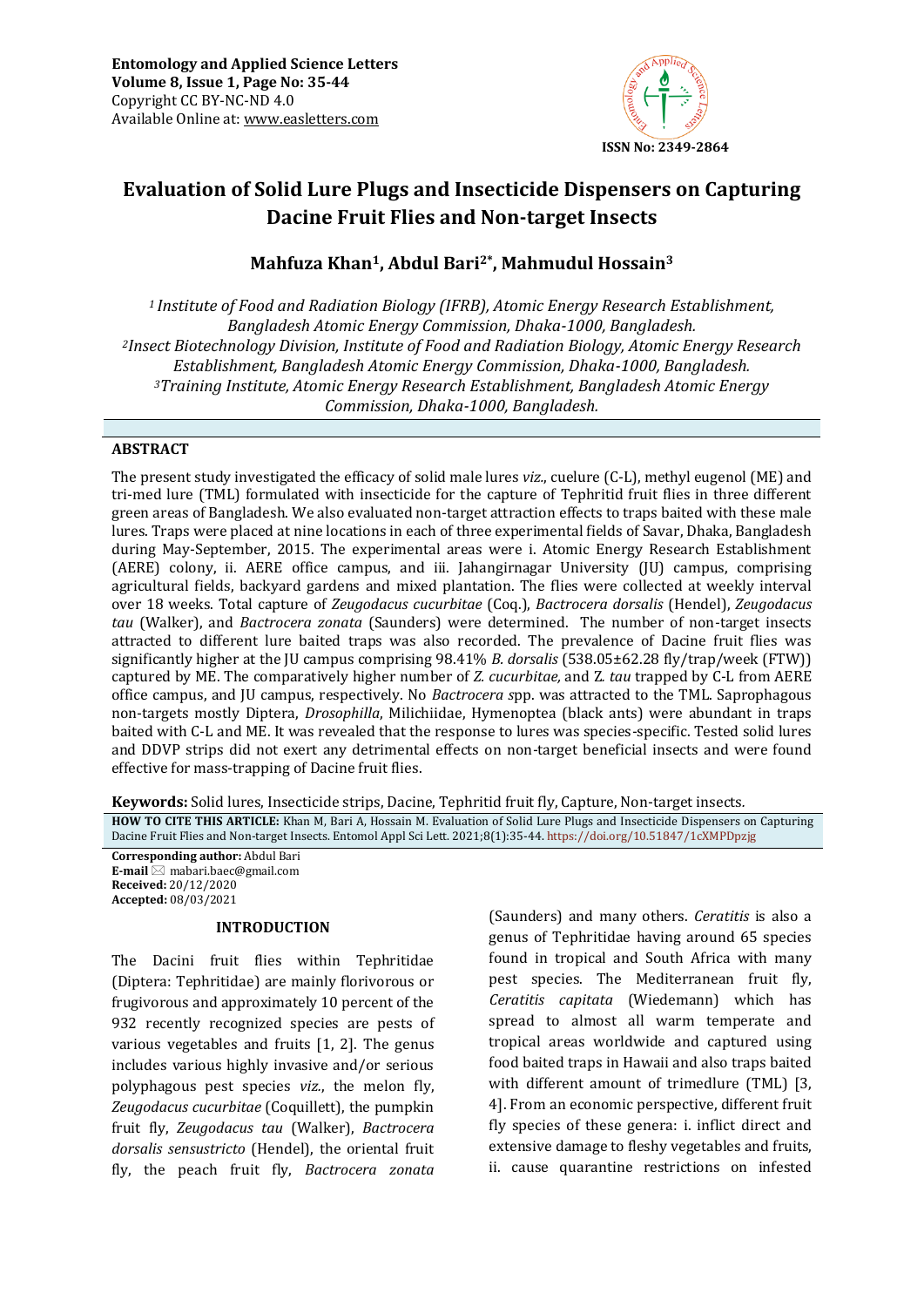areas, iii. need commercial fruits to undergo postharvest and protective treatment before export, and iv. provide a breeding reservoir for their introduction into other parts of the world [5]. Recently, the alarming invasion of these insects has been increased due to the increased human travel and global trade worldwide. These insects have been suppressed and even eradicated through the area-wide utilization of male lures. In addition to detection programs, the male lures also have been used to control or suppress through the male annihilation technique (MAT) [6-9]. The most commonly used Tephritids male lures for detection are TML (tert-butyl 4- and 5-chloro-cis- and trans-2 methylcyclohexane-1-carboxylate), raspberry ketone (RK) (4-(p-hydroxyphenyl)-2-butanone), Cue-lure (C-L) (4-(p-acetoxyphenyl)-2 butanone), and Methyl eugenol (ME) (4-allyl-1, 2-dimethoxybenzene-carboxylate). These are powerful male-specific lures. Males of above mentioned *Bactrocera* fruit flies are attracted to either C-L/RK or ME. TML is known to attract numerous male *Ceratitis* species (e.g., *C. capitata* and *C. rosa* Karsch) and is a mixture of eight isomers. ME is a widely distributed natural plant product and is found in >200 plant species in 32 families mainly found in the tropics. C-L has not been isolated as a natural product but it is rapidly hydrolyzed and forms RK, a very effective lure for Z. *cucurbitae*. An investigation recently reported that the CL hydrolysis is negligible and it remains intact in the atmosphere in the time-frame of the compound acting like a fruit fly lure [10]. Moreover, C-L was recently discovered in 2 daciniphilous flowers- *Bulbophyllum hortorum* [11, 12] and *Passsiflora maliformis* L. [13]. However, RK was isolated originally from *Dendrobium superbum*  Rchb. F. A novel fluorinated ana-log of raspberry ketone, raspberry ketone trifluoroacetate (RKTA) found to attract significantly more Q-flies, *Bactrocera tryoni* (Froggatt) than cuelure or melolure [14, 15]. However, of the 54 Dacini species (comprised of the 2 main genera *Dacus* F. and *Bactrocera*  Macquart) that are agricultural pests, 16 respond to ME and 26 to C-L/RK.

In fruit fly suppression and detection programs, various types of traps were used baited with these male lures (plus a toxicant) usually in liquid form. Some of the common traps used for

detection with C-L and ME are bucket, Champ, Jackson, and Steiner traps [16]. A surveillance reported on non-target insects captured in tephritid fruit fly traps in South Korea and also a novel dispensing system for male lures used to detect invasive fruit flies [17, 18]. MAT carriers including molded paper fiber, Min-U-Gel, cotton wicks, and fiberboard blocks are commonly used in different countries. For instance, fiberboard blocks impregnated with ME and different organophosphate insecticides including naled and malathion were utilized to eliminate *B. dorsalis* from Okinawa, and papaya fruit fly, *Bactrocera papaya* Drew and Hancock from Australia. Usually, the liquid lures have been a mixture of ME or C-L and liquid insecticides *viz.*, nailed or malathion, placed on a cotton wick. These involve significant handling to measure and apply the liquids, and also potential health risks due to pesticide exposure [6, 19-21]. However, eventually, there is progressing toward replacement of liquid C-L and ME and insecticides with solid formulations (such as C-L plugs or Scentry ME cones, North Bend, WA, ME wafers, Farma Tech (FT), Boseman, MT) [3, 22, 23] and with solid lure/insecticide (such as DDVP) combinations [9], which proved convenience and safe for workers. Again, it was revealed that traps lacking an insecticide and containing a male lure generally captured fewer *Z. cucurbitae* or *B*. *dorsalis* males compared to those containing a naled plus lure or a separate DDVP strip [19]. It was also demonstrated that the presentation of a male lure plus spinosad, a low-risk pesticide, did not increase the effectiveness of the trap more than what was observed for traps with no insecticide. There is not any suitable alternative to organophosphate insecticides, and fruit fly surveillance programs continue to use them to retain insects in the traps [4, 17, 24, 25]. 'Given this constraint, it was recommended that prepackaged DDVP strips, which are safer and easier to handle than lure-naled solutions, can be as effective as these solutions in detecting infestations or monitoring Tephritids populations. The HAWPM (Hawaii Fruit Fly Area-Wide Pest Management Program) (2000- 2009) program effectively-researched, developed, and registered novel fruit fly monitoring and control technologies (IPM package, *i.e*., (i) monitoring, (ii) field sanitation,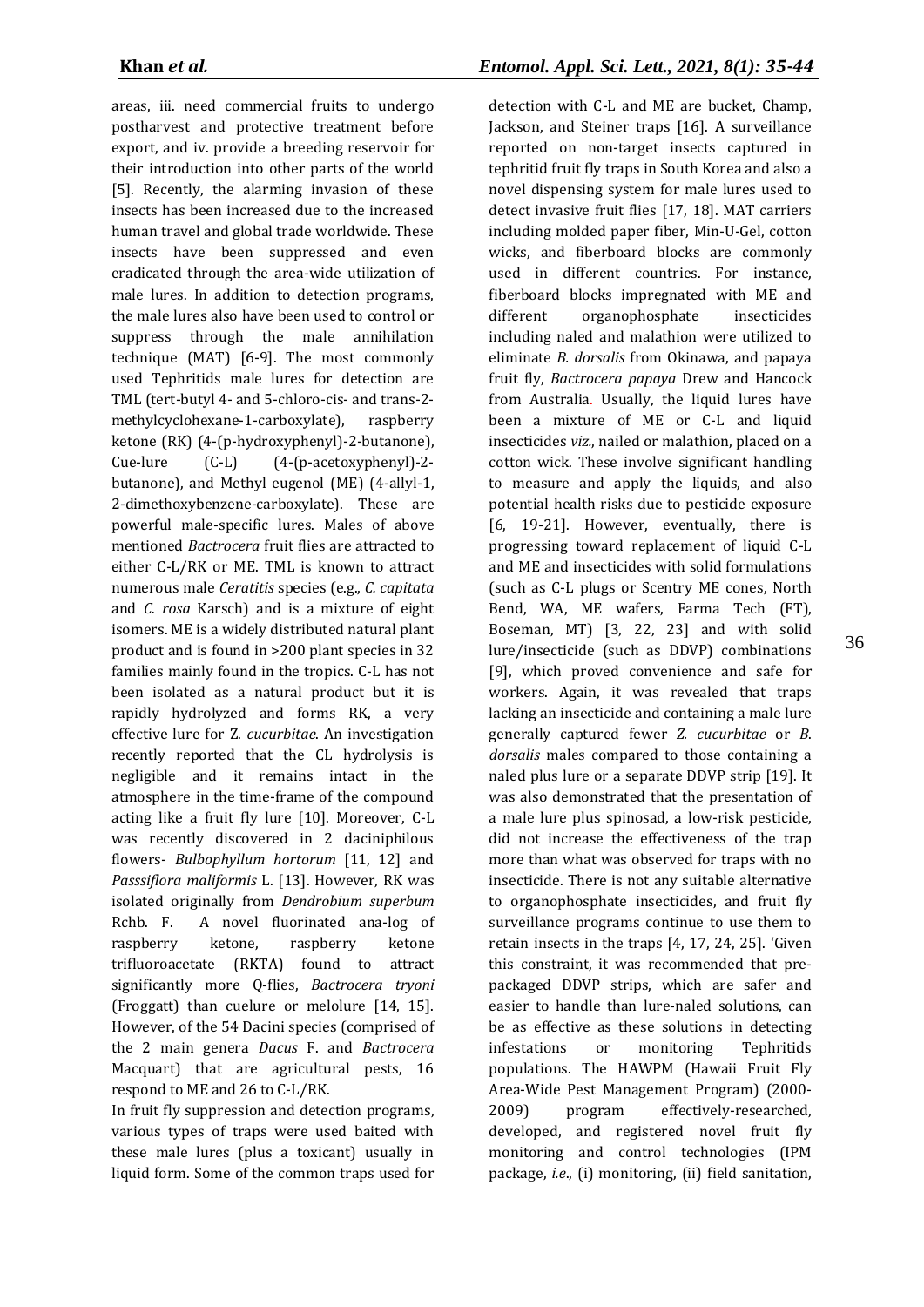(iii) protein bait sprays, (iv) MAT, (v) augmentative parasitoid releases, and (vi) sterile insect releases) [22]. The HAWPM has set one of the best examples of using traps baited with solid dispensers of male lures in MAT and monitoring of *Bactrocera* fruit flies. However, there has been much concern about the possible non-target effects of such lures on beneficial insects. The use of male lures for fruit fly control may impact non-target insects or risk possible extinction of small endemic populations in largescale fruit fly eradication programs [26].

In Bangladesh, a new species and 33 new country records for Tephritid fruit flies were reported [27-30]*.* Four species in particular, *B. zonata*, *B. dorsalis, Z. tau,* and *Z. cucurbitae* inflict serious damage to fruits and fleshy vegetables production in Bangladesh. Recently, the pheromone traps have gained popularity and become a vital tool for pest monitoring in a wide range of crops in Bangladesh. The design of the pheromone trap [31, 32], its placement, and the ratio of the chemical components are the factors influencing the number of insect capture [33]. The formulation of different lures, use of novel lures [34-41], combination of lures and traps [42, 43] are also considered as critical issues for the capture of pestiferous fruit flies. There was also scanty of literature on the use of solid formulation of male lures and the impact of these lure baited traps on non-target and beneficial insects in Bangladesh. The present study, therefore, has been undertaken to determine the efficiency of three solid single lure plugs (ME, C-L, and TML) in conjunction with insecticidal strips (DDVP) baited traps on the capture of four economically important Dacine fruit flies in Bangladesh. We also evaluated non-target attraction effects to traps baited with these lures.

#### **MATERIALS AND METHODS**

#### *Study sites*

In the present study the capture of two cucurbit pests *Z. cucurbitae, Z. tau*, and the fruit pests *B. dorsalis* and *B. zonata* were recorded at three green areas of Bangladesh during May-September, 2015. The experimental areas **(Figures 1a and 1b)** were: i. Atomic Energy Research Establishment (AERE) colony, Savar, Dhaka (8.64 ha) 23°57'35.60"N, 90°16'54.02"E,

ii. AERE office campus, Savar, Dhaka (112.276 ha), 23°57'14.62"N, 90°16'44.79"E), and iii. Jahangirnagar University (JU) campus (214.62 ha) 23°52'8.85"N, 90°16'1.50"E) with mean monthly rainfall 394.5 mm, (minimum 185mm, maximum 623mm), mean monthly temperature 29.17 °C (minimum 25.7°C, maximum 31.8°C), and mean monthly relative humidity 77% (minimum 71%, maximum 81%). These areas mainly comprised of agricultural fields, backyard gardens, and mixed plantation with a diversity of vegetables and fruit trees planted, including jack fruit (*Artocarpu sheterophyllus* Lam.), guava (*Psidium guajava* L.), mango (*Mangifera indica* L.), and Oranges (*Citrus*), Star fruit (*Carambola* or *Averrhoa*), banana (*Musa*) and also various vegetable hosts including melon (*Cucumis*), pumpkin (*Cucurbita*), Brinjal (*Solanum melongena*), chili peppers (*Capsicum*), *etc*. along with other non-host trees. The three experimental areas reflect typical of existence fruit and vegetable production and are commonly infested with Dacine fruit flies across much of Bangladesh.



**Figure 1.** a) Traps locations at AERE colony (23°57'35.60"N, 90°16'54.02"E), AERE office campus (23°57'14.62"N, 90°16'44.79"E). b) JU campus (23°52'8.85"N,90°16'1.50"E), (average temperature 30˚C and precipi. 55mm-601mm).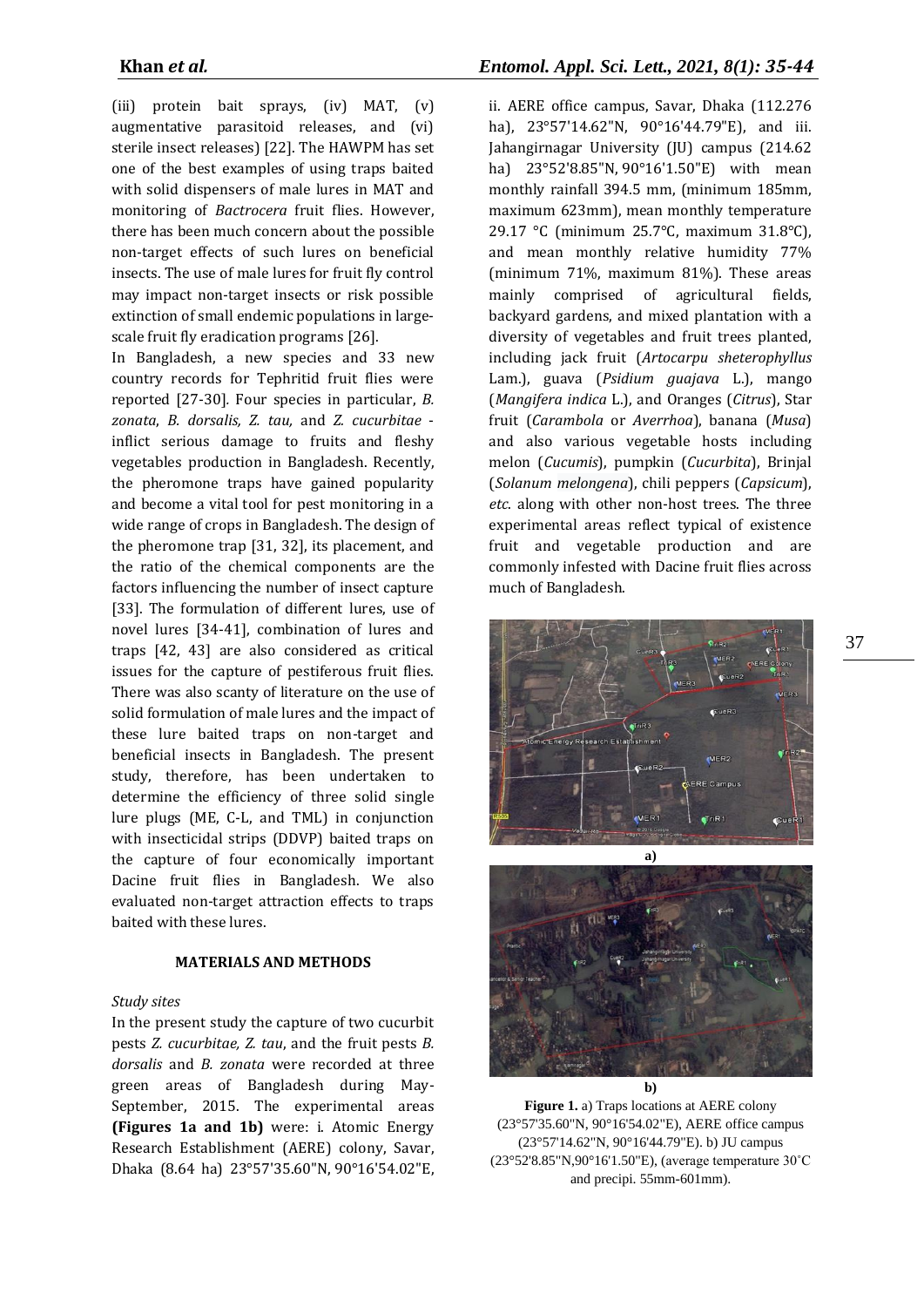Three different solid single lure plugs: i. C-L ii. ME and iii. TML (Scentry Biologicals, Billings, Montana, USDA-APHIS-PPQ) and DDVP strips (10% dichlorvos (2,2-dichlorovynil dimethyl phosphate) (Vapertape® II, Hercon Environmental, Emingsville, Pennsylvania, USA) were used in traps. Traps baited with three different lures were placed at nine locations in each of the three experimental fields and were hung in tree branches about 1.5m above the ground in shaded areas using a metal hanger. Traps were made of a plastic container (1/2 ltr) with two round holes (10 mm) near the top of the container, to allow fly entry. The flies were collected at a weekly interval over 18 weeks. Traps were emptied once every week and all flies and non-target Arthropods captured were transported to the laboratory of Insect Biotechnology Division (IBD), AERE in plastic bags for counts. Weekly captured flies of the *Zeugodacus/ Bactrocera* spp. were identified to species level and recorded on MS Excel spreadsheet. To compensate for position effects, traps within an area were rotated clockwise after each week. Daily rainfall and temperature data for Dhaka were collected from the Bangladesh Meteorological Department, Agargaon, Dhaka, Bangladesh.

## *Statistical analysis*

Compiled data were subjected to ANOVA (Analysis of Variance) using statistical Software Mini-Tab, USA (version-2017). The treatment means were compared using the Tukey HSD Test at P=0.05 probability level.

## **RESULTS AND DISCUSSION**

Five Dacine fruit flies (Z. *cucurbitae*, *B. dorsalis*, Z. *tau*, *B. zonata*, and *B. nigrofemoralis* (White & Tsuruta)), and one *Dacaus* species (*Dacus longicornis* (Widemann) were captured during the trapping experiment conducted at three green areas of Savar, Dhaka, Bangladesh. The prevalence of Dacine fruit flies was significantly higher at the JU campus comprising 89.56% *B. dorsalis* (mean 1614.1±14.9 fly over 18 weeks)/ (538.05±62.28fly/trap/week (FTW)) captured by ME baited traps. The comparatively higher number of *Z. cucurbitae* (138.0±21.83 FTW) and Z*. tau* (35.11±7.13 FTW) trapped by C-L from AERE office campus **(Figure 3)** and JU campus

**(Figure 4)**, respectively. No *Bactrocera* or *Zeugodacus s*pp. was attracted to TML indicated the absence of *Ceratitis* or *Anastrepha* spp. at the experimental fields during the trial.

*Z. cucurbitae* captured from different campuses differed significantly (df=2, 51; F=6.12; P=0.004). Although the capture of *Z. cucurbitae*  in the AERE office campus (138.0±21.83 FTW), and JU campus (122.44±13.53 FTW) did not differ significantly. But with the lowest capture of *Z. cucurbitae* (62.25±11.20 FTW) at the AERE colony differed statistically from the capture of two other campuses. The capture of *Z. tau*  $(35.11\pm7.13$  FTW) was significantly higher (df=2, 51; F=13.64; P=0.000) in JU campus. However, the fly capture was only 7.83±1.86 FTW and 6.30±1.82 FTW, respectively at the AERE office campus and AERE colony, and did not differ significantly. Significantly highest capture of *B. dorsalis* (538.05±62.28 FTW) was recorded on the JU campus (df=2, 51; F=33.32; P=0.000). The capture was 204.69±37.07 FTW, and 64.00±9.20 FTW at AERE office campus and AERE colony, respectively during the experimental time and significantly differed from *B. dorsalis* capture of JU campus. The capture of *B. zonata* was remarkably low from all three experimental sites and did not differ statistically (d=2, 51;  $F=2.89$ ; P=0.065). The mean capture ranges from 0.77±0.37 to 4.06±1.28 FTW.

On the other hand, the comparative capture of four *Bactrocera* and *Zeugodacus* spp. at AERE campus differed significantly (d=3, 68; F=21.27; P=0.000). The higher number of *B. dorsalis* (204.7±157.2 FTW) captured followed by *Z. cucurbitae* (138.1±92.6 FTW), *Z. tau* (7.83±7.9 FTW), and lowest *B. zonata* (4.06±5.4 FTW). In the AERE colony the capture of four *Bactrocera* and *Zeogodacus* spp. also differed significantly (d=3, 68; F=20.80; P=0.000) **(Figure 1)**. The higher number of *B. dorsalis* (64.00±39.07 FTW) was captured here followed by *Z. cucurbitae* (62.3±47.6 FTW), *Z. tau* (6.31±7.7 FTW), and lowest *B. zonata* (4.0±5.7). Significantly higher capture of *B. dorsalis* (538.05±62.28 FTW) (d=3, 68; F=59.80; P=0.000) was recorded from the JU campus followed by *Z. cucurbitae* (122.4±57.2 FTW), *Z. tau* (35.11±30.28 FTW). The capture of *B. zonata* (0.7±1.5 FTW) was significantly lowest among four spp. Total 132, 1304, and 21 nontarget insects were captured in C-L, ME, and TML baited traps from AERE colony, AERE office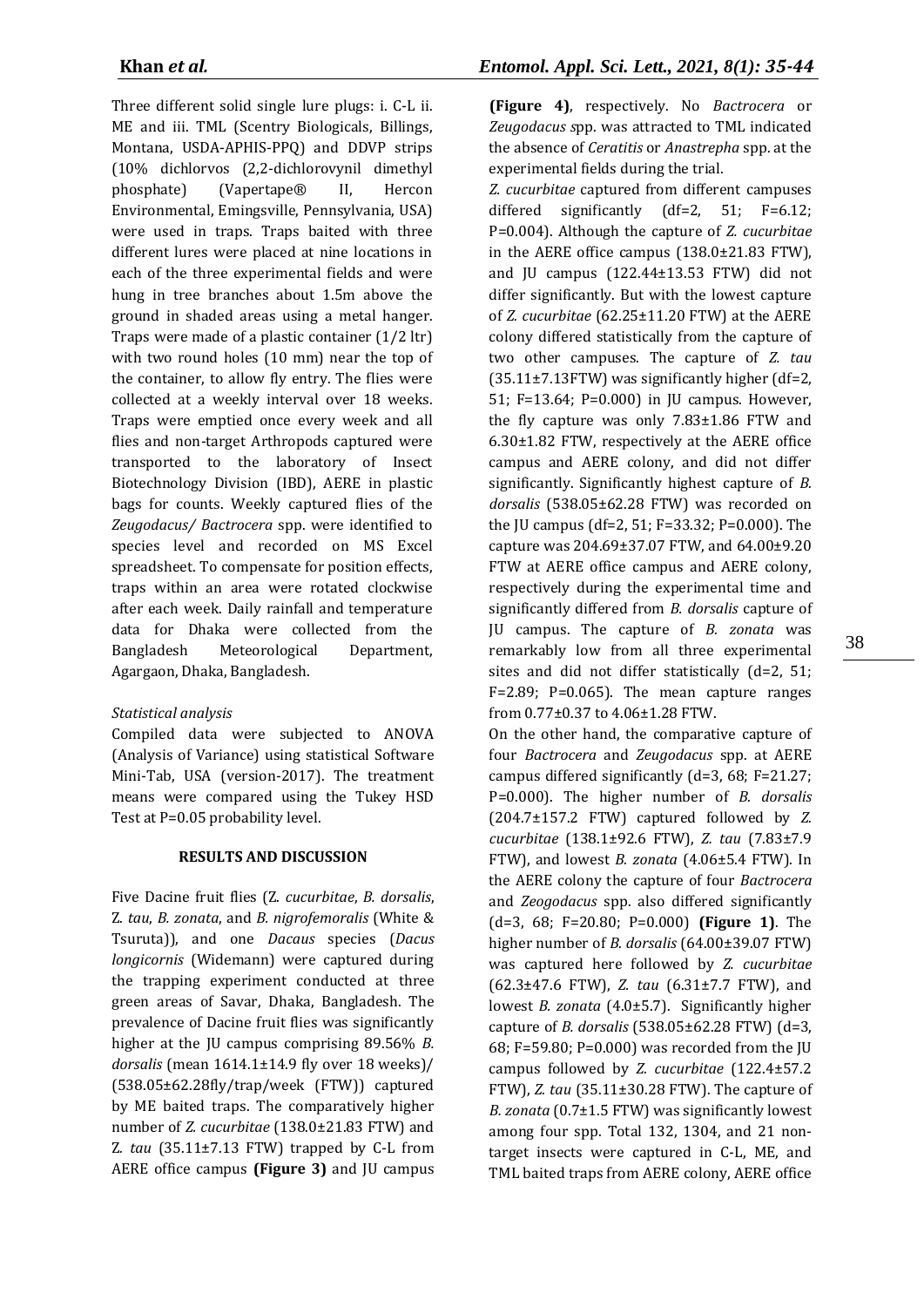campus, and JU campus, respectively **(Table 1)**. The non-target insects *viz.*, Drosophilidae, Hymenoptea (black ants), Milichiidae, Muscidae, were abundant in traps baited with ME and C-L

and mostly attracted to decaying fruit flies in the trap. Control traps hardly capture non-target insects. Scavengers are the non-target species in the most commonly captured families.

| <b>Table 1.</b> The capture of non-target insects in traps baited with ME, C-L and TML along with decaying fruit flies compared |
|---------------------------------------------------------------------------------------------------------------------------------|
| with control traps placed at three experimental fields of Savar area during May-September, 2015.                                |

| <b>Experimental</b><br>fields       | Order/Family/Genus/Species                                                                                                                                                                                                                                                                                                            | Mean $(\pm s\epsilon)$ number of non-target insects<br>captured in trap/week                                                                             |                                                                                                                                                                           |                                                                |                                 |
|-------------------------------------|---------------------------------------------------------------------------------------------------------------------------------------------------------------------------------------------------------------------------------------------------------------------------------------------------------------------------------------|----------------------------------------------------------------------------------------------------------------------------------------------------------|---------------------------------------------------------------------------------------------------------------------------------------------------------------------------|----------------------------------------------------------------|---------------------------------|
|                                     |                                                                                                                                                                                                                                                                                                                                       | Cue-lure<br>$(C-L)$                                                                                                                                      | Methyl-eugenol<br>(ME)                                                                                                                                                    | <b>Trimed-lure</b><br>(TML)                                    | Control                         |
| <b>AERE Colony</b>                  | Coleoptera (beetles)<br>Drosophilidae<br>Hymenoptera (black ants)<br>Lonchaeidae<br>Milichiidae<br>Muscidae (Atherigona)<br>Platystomatidae<br>(Agadasys hexablepharis)                                                                                                                                                               | $0.3 \pm 0.1$<br>$1.66 \pm 0.7$<br>$\overline{a}$<br>$0.11 \pm 0.1$<br>$0.55 \pm 1.1$<br>$0.01 \pm 0.1$                                                  | $0.16 \pm 0.1$<br>$0.27 \pm 0.6$<br>$1.16 \pm 2.5$<br>$0.11 \pm 0$<br>$0.96 \pm 0$<br>$0.33 \pm 0.5$<br>$\frac{1}{2}$                                                     | $0.11 \pm 0.1$<br>$0.16 \pm 0.2$                               | $0.11 \pm 0.1$                  |
| <b>AERE Office</b><br><b>Campus</b> | Arachnids (jumping spiders- Salticidae)<br><b>Braconidae</b><br>Coleoptera (beetles)<br>Drosophilidae<br>Hymenoptera (Pompilidae, weaver ants-<br>Oecophylla, black ants)<br>Lepidoptera (moths)<br>Orthoptera (grasshoppers)<br>Milichiidae<br>Muscidae (Atherigona)<br>Platystomatidae<br>(Agadasys hexablepharis)<br>Sarcophagidae | $0.33 \pm 0.2$<br>$14.0 \pm 33.0$<br>$2.94 \pm 1.7$<br>$10.33 \pm 14.6$<br>$1.4 \pm 1.8$<br>$1.5 \pm 2.0$<br>$0.01 + 0.1$                                | $0.05 \pm 0.1$<br>$0.1 \pm 0.1$<br>$0.01 + 0.2$<br>$21.6 \pm 47.2$<br>$7.6 \pm 7.8$<br>$0.16 \pm 0.5$<br>$4.2 \pm 11.0$<br>$1.6 \pm 0.9$<br>$0.6 \pm 1.5$<br>$0.01 + 0.1$ | $\blacksquare$<br>$0.55 + 0.1$<br>$\qquad \qquad \blacksquare$ | $0.2{\pm}0.1$<br>$\blacksquare$ |
| <b>JU</b> campus                    | Arachnids (jumping spiders-Salticidae)<br><b>Bugs</b><br>Coleoptera (beetles)<br>Drosophilidae<br>Hymenoptera (black ants)<br>Lepidoptera (moths)<br>Milichiidae<br>Muscidae<br>Platystomatidae<br>(Agadasys hexablepharis)                                                                                                           | $0.16 \pm 0.1$<br>$0.72 \pm 0.4$<br>$0.55 \pm 0.1$<br>$\overline{a}$<br>$3.0+0.7$<br>$0.16 \pm 0.5$<br>$5.16 \pm 1.6$<br>$0.83 \pm 0.8$<br>$1.5 \pm 2.0$ | $0.22 \pm 0$<br>$0.16 \pm 0$<br>$0.60 \pm 0.1$<br>$0.66 \pm 0.2$<br>$3.22 \pm 2.1$<br>$3.16 \pm 0.5$<br>$2.94 \pm 3.6$                                                    | $0.11 \pm 0.1$                                                 | $0.10+0.1$                      |

In the present study, the highest number of *B. dorsalis* was captured than *Z. cucurbitae*, *Z. tau,* and *B. zonata* using solid lure plugs of ME, and C-L baited traps at AERE office campus, which has partial similarities with Hossain *et. al*. 2019 [44] findings who reported the presence of polyphagous fruit fly pest dominated mainly by *B. dorsalis* (58.0%)*,* followed by *Z. cucurbitae*  (23.6%) and *Z. tau* (13.5%), and non-pest *B. rubigina* (3.6%) using traps baited with solid lure plugs of ME, C-L and zingerone during their two years survey at AERE office campus. Our experiment with solid lure plugs of ME, C-L and TML baited traps over 18 weeks also revealed that the overall Dacine fruit fly capture was higher in JU campus than AERE office campus and AERE colony **(Figures 2-4)**. However, the parahormone lure stick commonly used by fruits and vegetable growers of Bangladesh consists of a small cotton wick/rope impregnated with 2 ml of lure (Safe Agriculture Bangladesh Ltd. (SABL) and a cotton ball was placed inside each trap soaked with 4% sevinsolution (contact poison of ACI. Limited, Bangladesh) to trap and kill the flies. An experiment conducted at a mango orchard in

39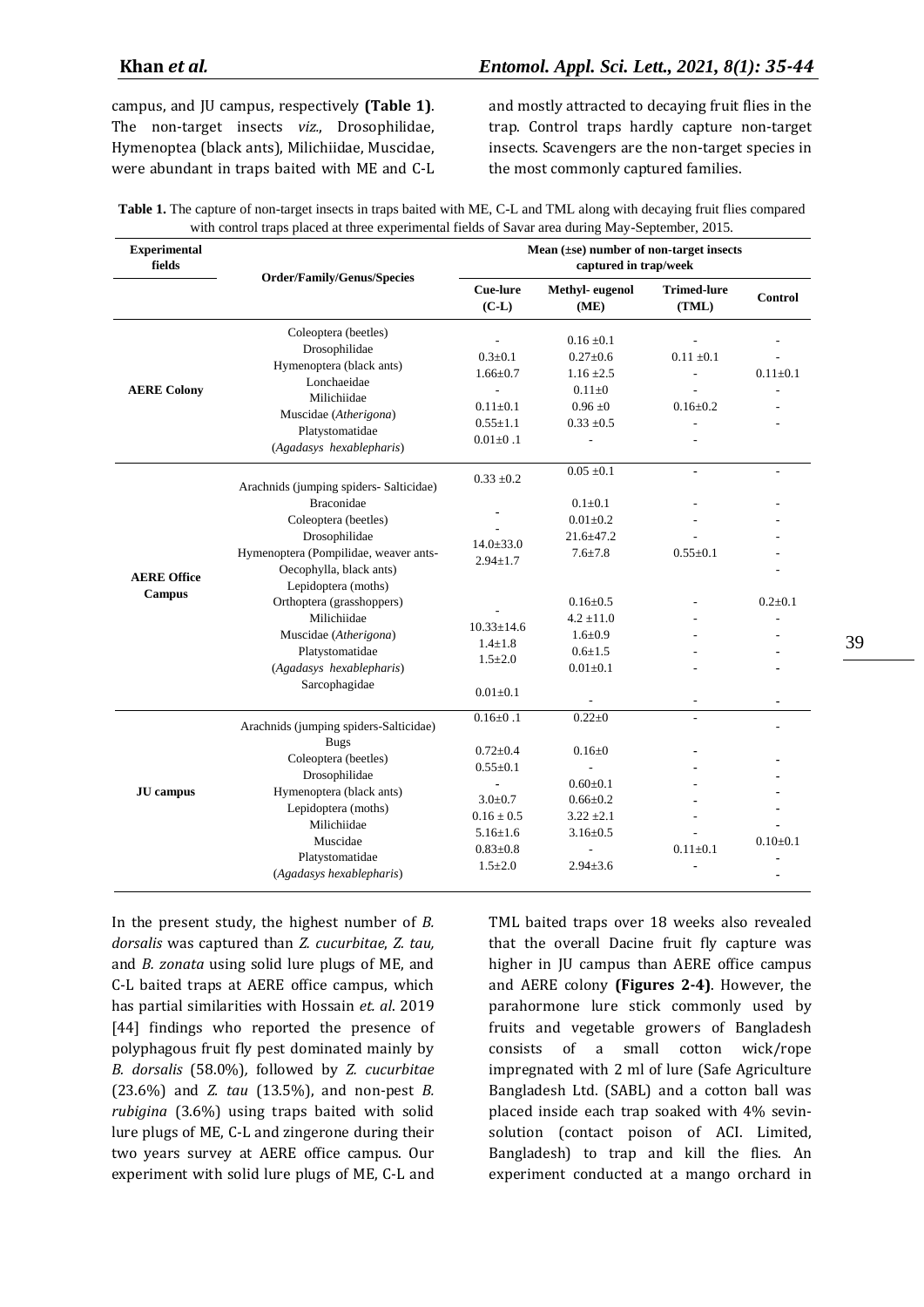Chapai Nawabganj revealed that traps baited with a solid single lure plug of ME (Scentry Biologicals, Billings, Montana, USDA APHIS-PPQ) captured a comparatively higher number of *B. dosalis* and *B. zonata* than traps baited with commercially available ME impregnated cotton rope/wick plug (Ispahani Co. Ltd., Bangladesh) (unpublished data)*.*The solid lure plugs of ME also used to study the population fluctuation of male *B. dorsalis* and to reveal the abundance of peach fruit fly, *B. zonata* in mango orchards [45, 46]. Field studies shown that traps baited with solid dispensers of male lures and liquid lures catch an almost similar number of *Bactrocera*  males [20, 24]. Although most of these studies [17, 20, 25] support the adoption of an alternative delivery system of lures, still the solid dispensers or lure impregnated cotton wick/rope tested for trapping invariably need to use an insecticide (either nailed or DDVP or any contact poison) together with the male lure.



**Figure 2.** Mean (±se) weekly capture of *B. zonata, B. dorsalis, Z. tau,* and *Z. cucurbitae* using three solid lure plugs (C-L, ME, and TML) and insecticide strips baited traps at AERE colony, May-September, 2015.



**Figure 3.** Mean (±se) weekly capture of *B. zonata, B. dorsalis, Z. tau,* and *Z. cucurbitae* captured per week using three solid lure plugs (C-L, ME, and TML) and insecticide strips baited traps at AERE office campus, May-September, 2015.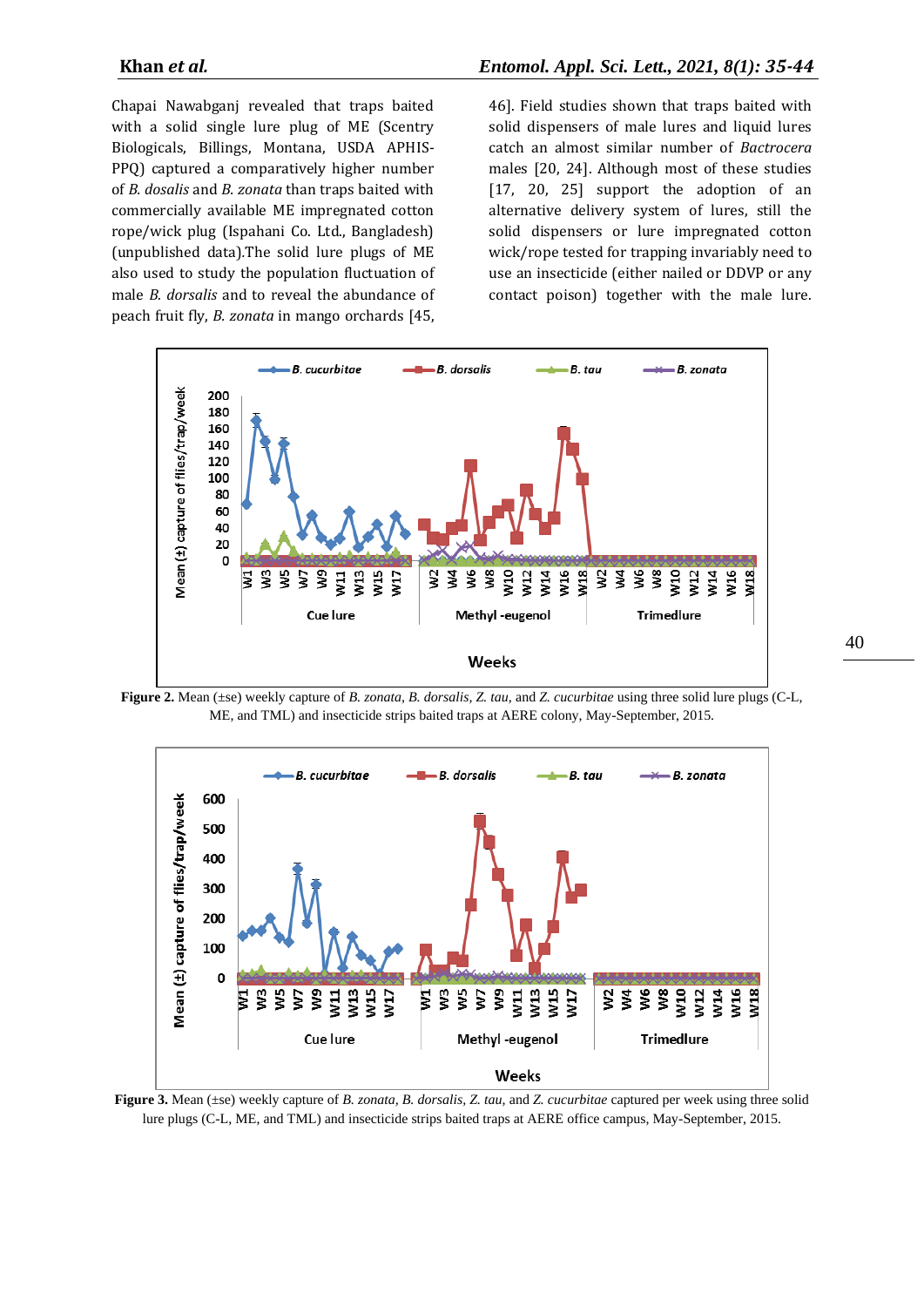

**Figure 4.** Mean (±se) weekly capture of *B. zonata, B. dorsalis, Z. tau,* and *Z. cucurbitae* captured per week using three solid lure plugs (C-L, ME and TML) and insecticide strips baited traps at JU campus, May-September, 2015.

The present findings on capture of non-target insects in different lure baited traps have similarities with Leblanc *et al.* 2010a; 2010b [47, 48] reported capture of a broad diversity of non-target insects, dominated by the Drosophilidae, Ceratopogonidae, Cecidomyiidae, Chloropidae, Calliphoridae, Neriidae, Muscidae, Sarcophagidae, and Corylophidae while comparing traps baited with multi lure *i.e*., three different food attractants for Tephritid fruit flies in Hawaii. The present findings also agree with other reports published on scavenger attraction to food lures [26, 47, 48] and decaying fruit flies in traps baited with male lure [49]. However, the capture rate of non-targeted insects was much lower than the above-mentioned studies due to the use of synthetic lures rather than food lures. The study was conducted over a comparatively short period (18 weeks, May-September, 2015), and, so, the results apply only to the weather conditions and host availability during the period of the particular year *i.e*., 2015. Results may vary in the autumn and cooler winter months.

## **CONCLUSION**

This work suggested that the effect of the solid lure plugs on Dacine fruit fly species were usually species-specific. Solid lures and DDVP insecticide strips were found convenient in handling and effective for mass-trapping of Dacine fruit flies and did not exert much detrimental effect on non-target beneficial insects. Non-target insects were not only attracted to lures baited traps but also to randomly capture decaying *Bactrocera* species. The negative non-target impact of male lures is likely to be minimal. Further investigation should be focused on the use of novel lure matrix using natural products, as well as the formulation of lures, and find much safer alternative insecticide on the capture of Dacine fruit fly species. These will eventually help to use in detection and MAT in conjunction with protein bait sprays, sanitation, and environmentally friendly technique like the Sterile Insect Technique in Area-Wide Integrated Fruit Fly Management Program (AW-IFFMP) in Bangladesh.

**ACKNOWLEDGEMENTS:** The authors are grateful to Dr. Roger I. Vargas ((1947-2018), Daniel K. Inouye, U. S. Pacific Basin Agricultural Research Center, Agricultural Research Service, United States Department of Agriculture, Hilo, HI, the U.S.A. for sending Solid Lure Plugs and DDVP. Sincere thanks go to Dr. Luc Leblanc, Department of Entomology, Plant Pathology and Nematology, University of Idaho, the USA for the identification of non-target insects captured during the field trials. we also thankful to Mr. M. Rahman, Bangladesh Meteorological Department, Agargaon, Dhaka for Providing the data of daily temperature and rainfall.

**CONFLICT OF INTEREST:** The authors declare that they have no conflict of interests.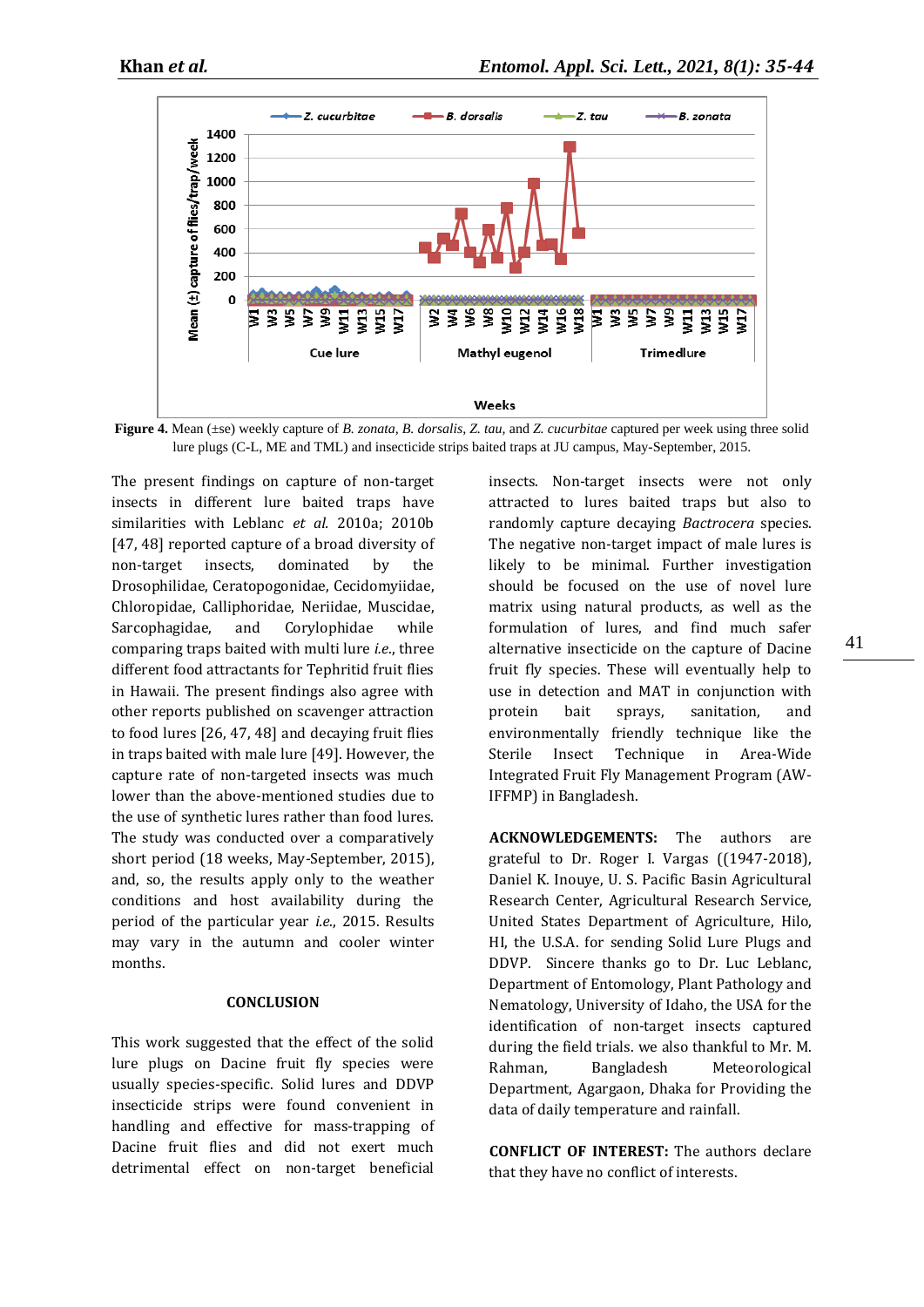**FINANCIAL SUPPORT:** The project was run as a part of R & D program of the Insect Biotechnology Division, Institute of Food and Radiation Biology (IFRB). The research was conducted with the financial support of IBD, IFRB, BAEC.

**ETHICS STATEMENT:** All the procedures performed in this experiment involving human participants were subjected to the ethical standards approved by the local ethics committee of Bangladesh.

## **REFERENCES**

1. Vargas RI, Pinero JC, Leblanc L. An overview of pest species of Bactrocera fruit flies (Diptera: Tephritidae) and the integration of biopesticides with other biological approaches for their management with a focus on the Pacific region. Insects. 2015;6(2):297-318.

doi:10.3390/insects6020297

- 2. Freidberg A, Kovac D, Shiao S. A revision of Ichneumonopsis Hardy, 1973 (Diptera: Tephritidae: Dacinae: Gastrozonini), Oriental bamboo-shoot fruit flies. Europ J Taxon. 2017;(317):1-23. doi:10.5852/ejt.2017.317
- 3. Shelly TE, Kurashima RS. Capture of Mediterranean fruit flies and melon flies (Diptera: Tephritidae) in food-baited traps in Hawaii. Proc Hawaii Entomol Soc. 2016;48:71-84.
- 4. Shelly TE, Kurashima RS. Field Capture of Male Mediterranean Fruit Flies (Diptera: Tephritidae) in Traps Baited with Varying Amounts of Trimedlure. Fla Entomol. 2020;103(1):16-22.

doi:10.1653/024.103.0403

- 5. Vargas RI, Shelly TE, Leblanc L, Pin˜ero JC. Recent advances in methyl eugenol and cuelure technologies for fruit fly detection, monitoring, and control. In: Litwack G (ed) Vitamins and hormones, section: pheromones. Acad, Burlingt, 2010a;83:575- 96.
- 6. Vargas RI, Mau RFL, Stark JD, Pinero JC, Leblanc L, Souder SK. Evaluation of methyl eugenol and cue-lure traps with solid lure and insecticide dispensers for fruit fly monitoring and male annihilation in the

Hawaii area-wide pest management program. J Econ Entomol. 2010b;103(2):409-15.

- 7. Vargas RI, Shelly TE, Leblanc L, Pinero JC. Recent advances in methyl eugenol and cue lure technologies for fruit fly detection, monitoring and control. In G. Litwack (ed.), Vitamins and hormones, section: pheromones. Acad, Burlingt, VT. 2010c;83:575-96.
- 8. Manoukis NC, Vargas RI, Carvalho L, Fezza T, Wilson S, Collier T, et al. A field test on the effectiveness of male annihilation technique against Bactrocera dorsalis (Diptera: Tephritidae) at varying application densities. PLoS One. 2019;14(3):e0213337. doi:10.1371/journal.pone.0213337
- 9. Khan M, Bari MA, Hossain M, Leblanc L, Vargas RI. Influence of Solid Lure and DDVP for Detection and Male Annihilation of Bactrocera Fruit Flies (Diptera: Tephritidae) and Non-target Insects in Field Trials. First Symposium of Tephritid Workers of Asia, Australia & Oceania (TAAO 2016). Palm Garden Hotel, Putrajaya, Malaysia. 2016.
- 10. Park SJ, Siderhurst SM, Jamie IM, Taylor PW. Hydrolysis of Queensland fruit fly, Bactroceratryoni (Froggatt) attractants: kinetics and implications for biological activity. Aust J Chem. 2016;69(10):1162-6.
- 11. Nishida R, Tan KH. Search for new fruit fly attractants from plants: a review. In B. Sabater-Munoz, T. Vera, R. Pereira, and W. Orankanok (eds.), Proceedings, 9th International Symposium on Fruit Flies of Economic Importance, 12-16 May 2014, Bangkok, Thailand. 2016:249-62.
- 12. Katte T, Tan KH, Su ZH. Ono H, Nishida R. Phenylbutanoids in two closely related fruit fly orchids, Bulbophyllum hortorum and B. macranthoides subspecies tollenoniferum: multiple attractive components for the raspberry ketone-sensitive tephritid fruit fly species. Appl Entomol Zool. 2020;55:55-64.
- 13. Park SJ, De Faveri S, Jamie IM, Taylor PW. Zingerone in the flower of the exotic plant Passiflora maliformis responsible for attracting Bactrocera jarvisi. In 6th Australian Biology of Tephritid Fruit Flies Meeting, 6-7 March, Canberra, ACT. 2018.
- 14. Siderhurst MS, Park SJ, Buller CN, Jamie IM, Manoukis NC, Jang EB, et al. Raspberry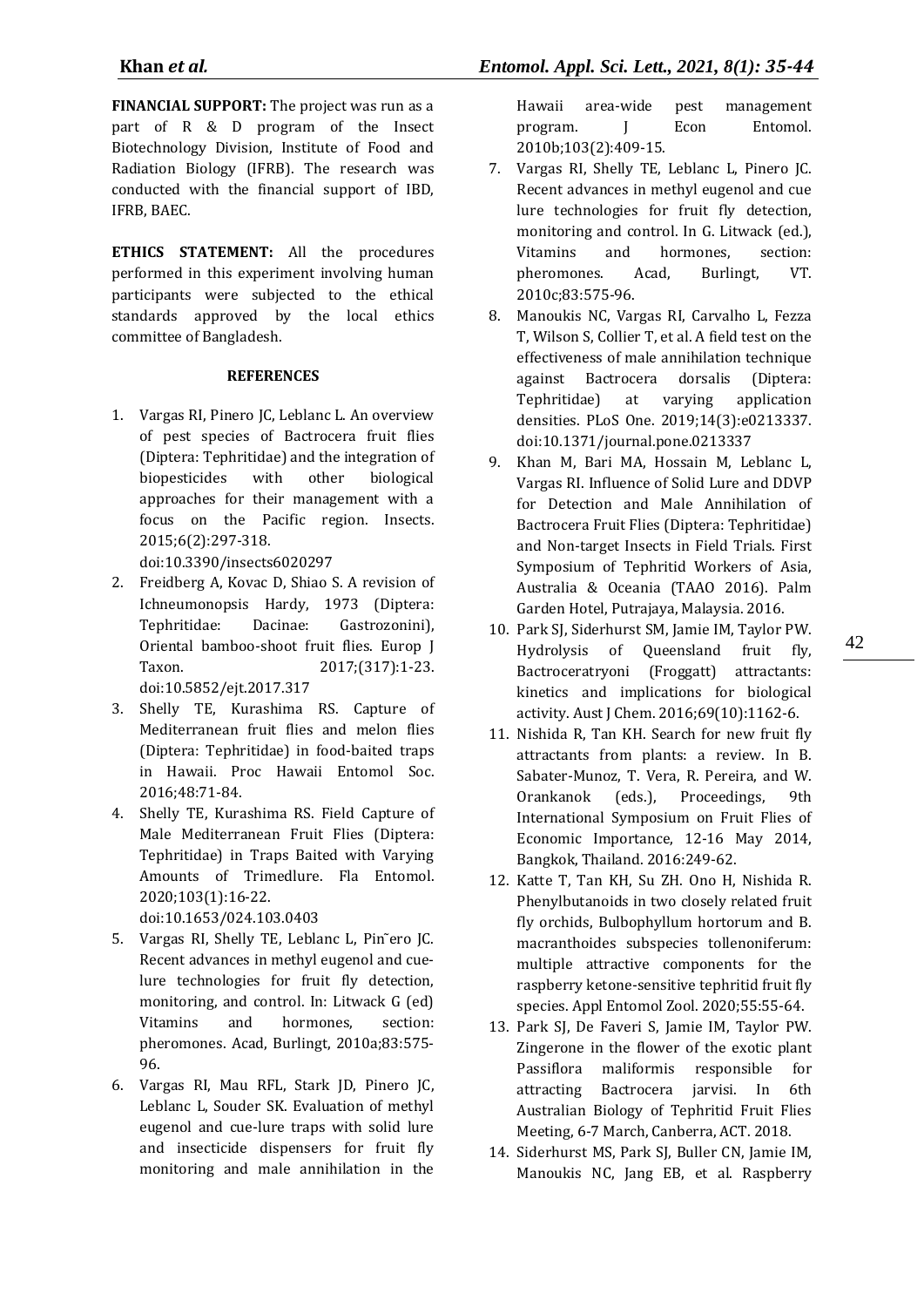Ketone Trifluoroacetate, a New Attractant for the Queensland Fruit Fly, Bactrocera Tryoni (Froggatt). J Chem Ecol. 2016;42(2):156-62. doi:10.1007/s10886- 016-0673-3

- 15. Siderhurst MS, Park SJ, Jamie IM, De Faveri S. Electroantennogram responses of six Bactrocera and Zeugodacus species to raspberry ketone analogues. Environ Chemist. 2017;14(6):378-84. doi:10.1071/en17091
- 16. Vargas RI, Miller NW, Stark JD. Field trials of Spinosad as a replacement for nale dddvp and malathion in methyl eugenol and cuelure bucket trap to attract and kill male oriental fruit flies and melon flies (Diptera: Tephritidae) in Hawaii. J Econ Entomol. 2003;96(6):1780-5.
- 17. Shelly TE, Kurashima RS, Fezza T, Cook P, Cook D. Wafers in Saddle Bags: A Novel Dispensing System for Male Lures Used to Detect Invasive Fruit Flies (Diptera: Tephritidae). Proc Hawaii Entomol Soc. 2019;51(2):47-58.
- 18. Son AR, Suh SJ, Choi DS. Non-target insects captured in tephritid fruit fly (Diptera: Tephritidae) surveillance traps in South Korea: A survey-based study. J Asia-Pasific Biodive. 2018;12(1):129-33.
- 19. Vargas RI, Burns RE, Mau RFL, Stark JD, Cook P, Pinero JC. Captures in methyl eugenol and cue-lure detection traps with and without insecticides and with a Farma Tech solid lure and insecticide dispenser. J Econ Entomol. 2009;102(2):552-7.
- 20. Leblanc L, Vargas RI, Mackey B, Putoa R, Pinero JC. Evaluation of cue-lure and methyl eugenol solid lure and insecticide dispensers for fruit fly (Diptera: Tephritidae) monitoring and control in Tahiti. Fla Entomol. 2011;94(3):510-6.
- 21. Mironenko АV, Engashev SV, Deltsov AA, Vasilevich FI, Engasheva ES, Shabunin SV. Study of Acute Toxicity Flyblok Insecticidal Tag. Pharmacophore. 2020;11(4):60-4.
- 22. Mau RFL, Jang EB, Vargas RI. The Hawaii fruit fly area-wide fruitfly pest management programme: influence of partnership and a good education programme. In Vreysen, M.J.B., A.S. Robinson, and J. Hendrichs (eds.), Area-Wide Control of Insect Pests: from

research to Field Implementation. Springer, Dordrecht, The Netherlands. 2007:671-83.

- 23. Shelly TE, Kurashima RS. Capture of melon flies and oriental fruit flies (Diptera:Tephritidae) in traps baited with torula yeast-borax or CeraTrap in Hawaii. Fla Entomol. 2018;101(1):144-6.
- 24. Shelly TE. Male Lures and the Detection of Bactrocera Fruit Flies (Diptera: Tephritidae): Performance of Solid Dispensers with Separate Insecticidal Strips Relative to Standard Liquid Lures. Proc Hawaii Entomol Soc. 2013;45:119-28.
- 25. Shelly TE, Kurashima RS, Fezza T. Field capture of male oriental fruit flies (Diptera: Tephritidae) in traps baited with solid dispensers containing varying amounts of methyl eugenol. Florida Entomol. 2021;103(4):516-8.
- 26. Asquith A, Messing RH. Attraction of Hawaiian ground litter invertebrates to protein hydrolysate bait. Environ Entomol. 1992;21(5):1022-8.
- 27. Leblanc L, Hossain MA, Khan SA, San Jose M, Rubinoff D. A preliminary survey of the fruit flies (Diptera: Tephritidae: Dacinae) of Bangladesh. Proc Hawaii Entomol Soc. 2013;45:51-8.

http://hdl.handle.net/10125/31004

- 28. Khan M, Leblanc L, Bari MA, Vargas RI. First record of the fruit fly Bactrocera (Bactrocera) nigrofemoralis White &Tsuruta (Diptera: Tephritidae) in Bangladesh. J Entomol Zool Stud. 2015;3(5):387-9.
- 29. Khan M, Bari MA, Hossain M, Kovac D, Freidberg A, Royer J, et al. A prelimi¬nary survey of bamboo-shoot fruit flies (Diptera: Tephritidae: Acanthonevrini, Gastrozoni¬ni), with four new records from Bangladesh. Acad J Entomol. 2017;10(1):1- 4.
- 30. Leblanc L, Hossain MA, Doorenweerd C, Khan SA, Momen M, San Jose M, et al. Six years of fruit fly surveys in Bangladesh: a new species, 33 new country records and recent discovery of the highly invasive Bactrocera carambolae (Diptera, Tephritidae). Zookeys. 2019;876:87-109.
- 31. Dominack BC, Galvin T, Deane D, Fanson BG. Evaluation of Propodeal cone traps for surveillance of Dacinae in New South Wales, Australia. Crop Protec. 2019;126 104940.

43